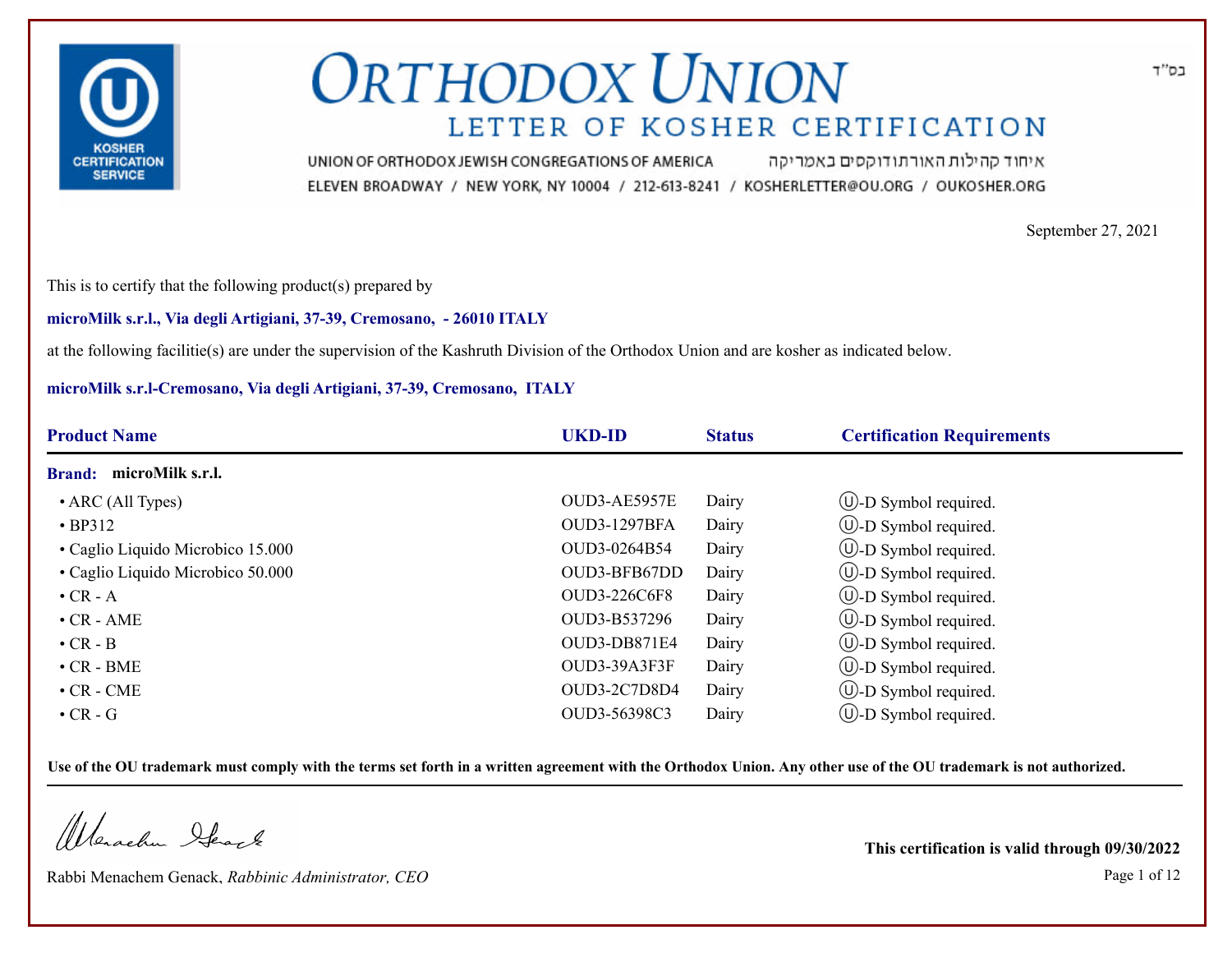

איחוד קהילות האורתודוקסים באמריקה UNION OF ORTHODOX JEWISH CONGREGATIONS OF AMERICA ELEVEN BROADWAY / NEW YORK, NY 10004 / 212-613-8241 / KOSHERLETTER@OU.ORG / OUKOSHER.ORG

September 27, 2021

## **microMilk s.r.l. (continued)**

## **microMilk s.r.l-Cremosano, Via degli Artigiani, 37-39, Cremosano, ITALY**

This is to certify that the following product(s) prepared by this company at the facilitie(s) listed above are under the supervision of the Kashruth Division of the Orthodox Union and are kosher as indicated below.

| <b>Product Name</b>                           | <b>UKD-ID</b>       | <b>Status</b> | <b>Certification Requirements</b> |  |
|-----------------------------------------------|---------------------|---------------|-----------------------------------|--|
| microMilk s.r.l. (continued)<br><b>Brand:</b> |                     |               |                                   |  |
| • CRS (All Types)                             | OUD3-FFD4CA2        | Dairy         | $\bigcup$ -D Symbol required.     |  |
| $\cdot$ DL (All Types)                        | <b>OUD3-8F8B754</b> | Dairy         | $\cup$ -D Symbol required.        |  |
| $\cdot$ GEO                                   | OUD3-052BA4E        | Dairy         | $\cup$ -D Symbol required.        |  |
| • GRS (All Types)                             | OUD3-F66BB1B        | Dairy         | $\cup$ -D Symbol required.        |  |
| • KFA (All Types)                             | OUD3-07564BD        | Dairy         | $\bigcirc$ -D Symbol required.    |  |
| • KFB (All Types)                             | OUD3-DD5ECB3        | Dairy         | $\cup$ -D Symbol required.        |  |
| $\bullet$ KFC (All Types)                     | OUD3-85D8A73        | Dairy         | $\bigcirc$ -D Symbol required.    |  |
| • LATTASI                                     | OUD3-GVMDBYT        | Dairy         | $\bigcirc$ -D Symbol required.    |  |
| $\cdot$ LC                                    | <b>OUD3-YEJFNKA</b> | Dairy         | $\cup$ -D Symbol required.        |  |
| $\bullet$ LH (All Types)                      | OUD3-01FA87B        | Dairy         | $\cup$ -D Symbol required.        |  |

**Use of the OU trademark must comply with the terms set forth in a written agreement with the Orthodox Union. Any other use of the OU trademark is not authorized.**

Werschn Heart

Rabbi Menachem Genack, *Rabbinic Administrator, CEO* Page 2 of 12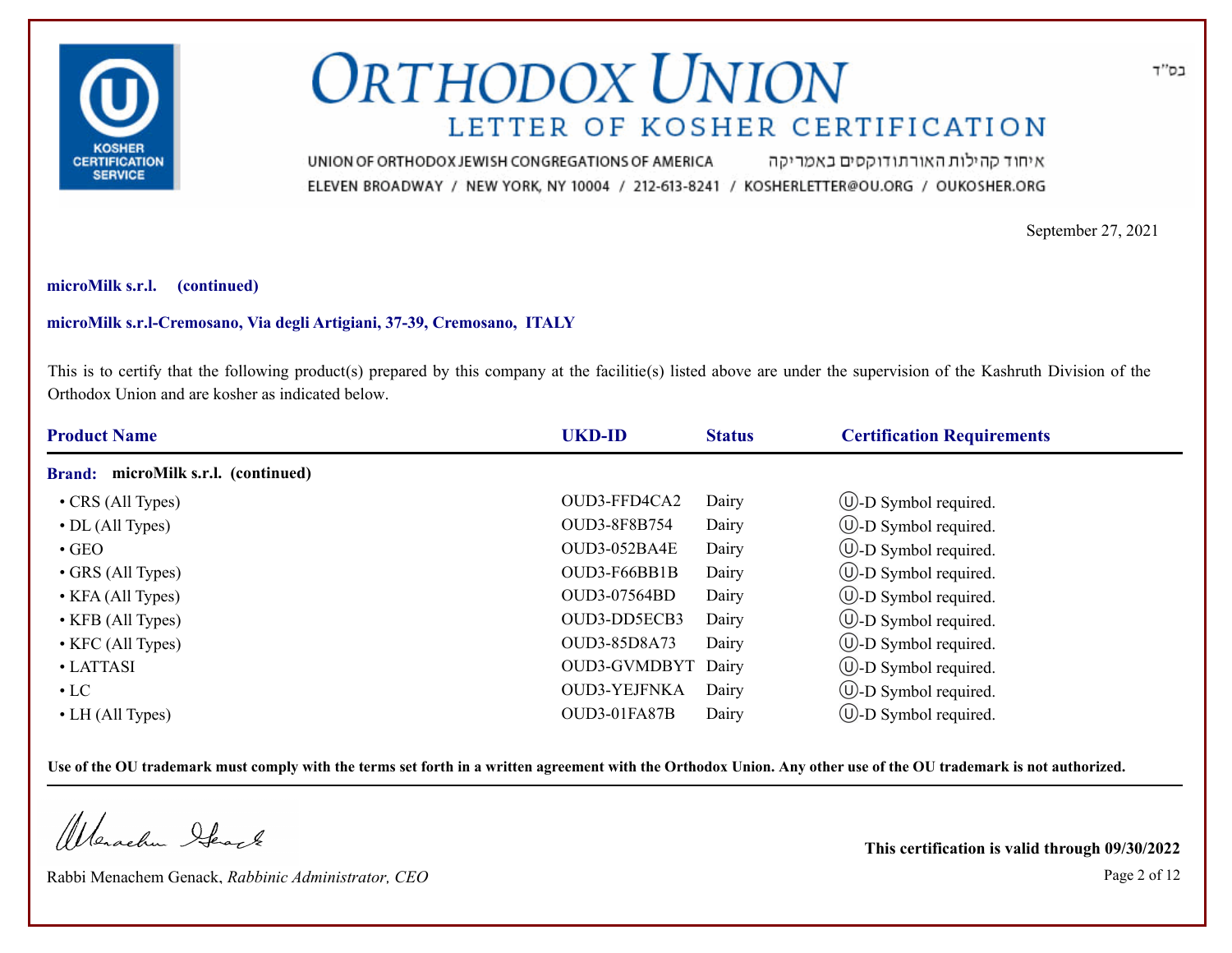

איחוד קהילות האורתודוקסים באמריקה UNION OF ORTHODOX JEWISH CONGREGATIONS OF AMERICA ELEVEN BROADWAY / NEW YORK, NY 10004 / 212-613-8241 / KOSHERLETTER@OU.ORG / OUKOSHER.ORG

September 27, 2021

## **microMilk s.r.l. (continued)**

## **microMilk s.r.l-Cremosano, Via degli Artigiani, 37-39, Cremosano, ITALY**

This is to certify that the following product(s) prepared by this company at the facilitie(s) listed above are under the supervision of the Kashruth Division of the Orthodox Union and are kosher as indicated below.

| <b>Product Name</b>                           | <b>UKD-ID</b>       | <b>Status</b> | <b>Certification Requirements</b> |  |
|-----------------------------------------------|---------------------|---------------|-----------------------------------|--|
| microMilk s.r.l. (continued)<br><b>Brand:</b> |                     |               |                                   |  |
| • LHM (All Types)                             | <b>OUD3-65BE47C</b> | Dairy         | $\cup$ -D Symbol required.        |  |
| • LHR (All Types)                             | OUD3-2C52F68        | Dairy         | $\cup$ -D Symbol required.        |  |
| • LHR/A (All Types)                           | OUD3-CEB7722        | Dairy         | $\cup$ -D Symbol required.        |  |
| $\cdot$ LHR/B                                 | <b>OUD3-UFIYCIK</b> | Dairy         | $\cup$ -D Symbol required.        |  |
| • LHS (All Types)                             | OUD3-89819B4        | Dairy         | $\bigcup$ -D Symbol required.     |  |
| $\bullet$ LHT (All Types)                     | OUD3-25195D2        | Dairy         | $\bigcirc$ -D Symbol required.    |  |
| • LHTB (All Types)                            | OUD3-A7FBC8B        | Dairy         | $\cup$ -D Symbol required.        |  |
| • LHTBM (All Types)                           | OUD3-A1D7C1E        | Dairy         | $\cup$ -D Symbol required.        |  |
| $\bullet$ LHTMEC                              | OUD3-ZVPCW4S        | Dairy         | $\cup$ -D Symbol required.        |  |
| • LISOZIMA CLORIDRATO                         | OUD3-31169E4        | Dairy         | $(U)$ -D Symbol required.         |  |

**Use of the OU trademark must comply with the terms set forth in a written agreement with the Orthodox Union. Any other use of the OU trademark is not authorized.**

Warachen Ifearle

Rabbi Menachem Genack, *Rabbinic Administrator, CEO* Page 3 of 12

**This certification is valid through 09/30/2022**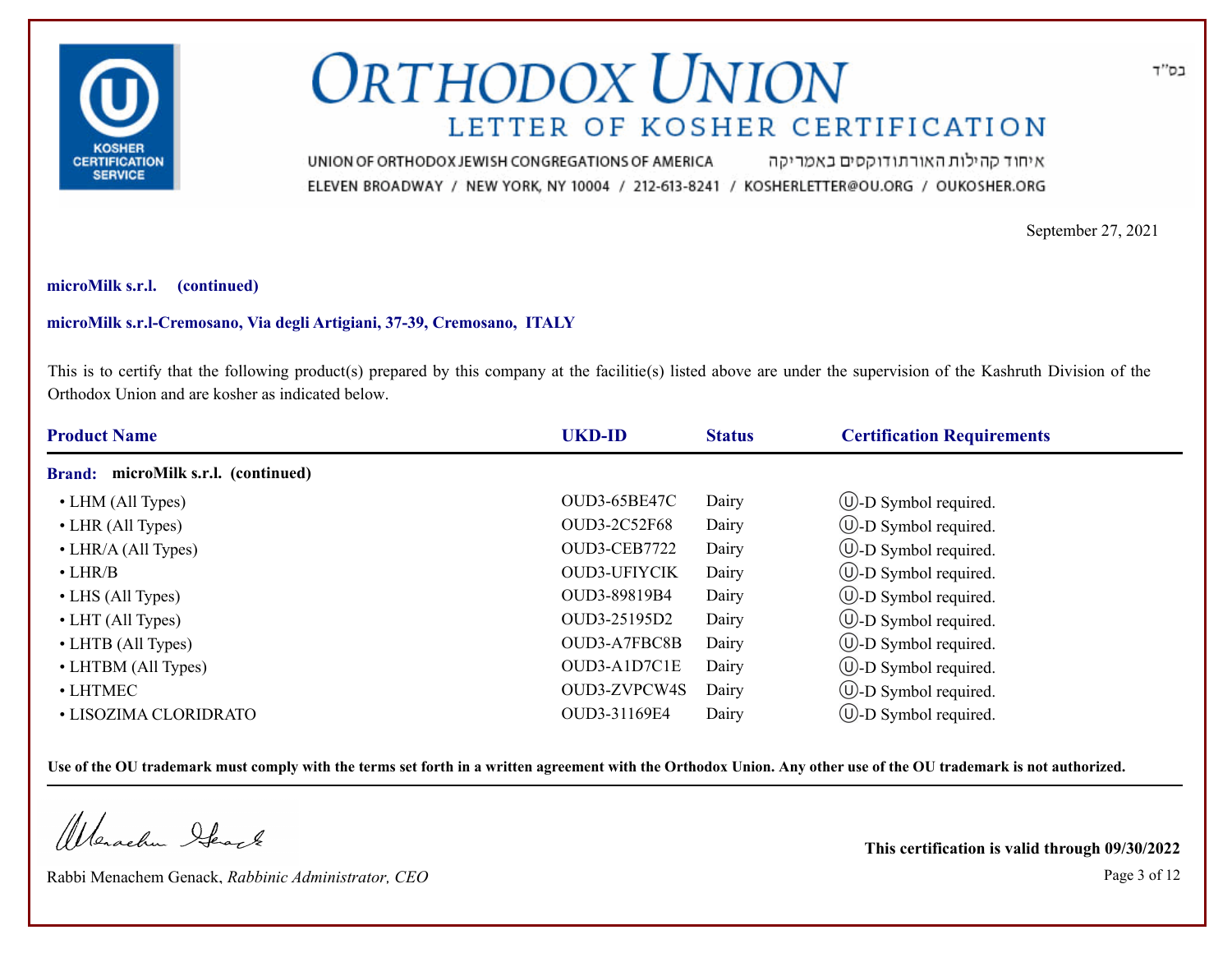

איחוד קהילות האורתודוקסים באמריקה UNION OF ORTHODOX JEWISH CONGREGATIONS OF AMERICA ELEVEN BROADWAY / NEW YORK, NY 10004 / 212-613-8241 / KOSHERLETTER@OU.ORG / OUKOSHER.ORG

September 27, 2021

## **microMilk s.r.l. (continued)**

## **microMilk s.r.l-Cremosano, Via degli Artigiani, 37-39, Cremosano, ITALY**

This is to certify that the following product(s) prepared by this company at the facilitie(s) listed above are under the supervision of the Kashruth Division of the Orthodox Union and are kosher as indicated below.

| <b>Product Name</b>                           | <b>UKD-ID</b>       | <b>Status</b> | <b>Certification Requirements</b> |  |
|-----------------------------------------------|---------------------|---------------|-----------------------------------|--|
| microMilk s.r.l. (continued)<br><b>Brand:</b> |                     |               |                                   |  |
| $\bullet$ LL (All Types)                      | $OUD3-25A1B6D$      | Dairy         | $\bigcup$ -D Symbol required.     |  |
| $\cdot$ LPLR                                  | OUD3-YV5UH3I        | Dairy         | $\cup$ -D Symbol required.        |  |
| $\cdot$ LR                                    | OUD3-M5KGDVC Dairy  |               | $\cup$ -D Symbol required.        |  |
| $\bullet$ MA (All Types)                      | OUD3-4D5B38B        | Dairy         | $\cup$ -D Symbol required.        |  |
| $\bullet$ MA/A (All Types)                    | <b>OUD3-6B776A8</b> | Dairy         | $\cup$ -D Symbol required.        |  |
| $\bullet$ MA/B (All Types)                    | OUD3-4ACBC5F        | Dairy         | $\cup$ -D Symbol required.        |  |
| • MADS (All Types)                            | OUD3-75DFF8D        | Dairy         | $\bigcirc$ -D Symbol required.    |  |
| • MAS (All Types)                             | OUD3-F8DE79A        | Dairy         | $\cup$ -D Symbol required.        |  |
| • MAT (All Types)                             | OUD3-408784F        | Dairy         | $\cup$ -D Symbol required.        |  |
| $\bullet$ ME (All Types)                      | OUD3-84B8DE0        | Dairy         | $\cup$ -D Symbol required.        |  |

**Use of the OU trademark must comply with the terms set forth in a written agreement with the Orthodox Union. Any other use of the OU trademark is not authorized.**

Werachen Ifearle

Rabbi Menachem Genack, *Rabbinic Administrator, CEO* Page 4 of 12

**This certification is valid through 09/30/2022**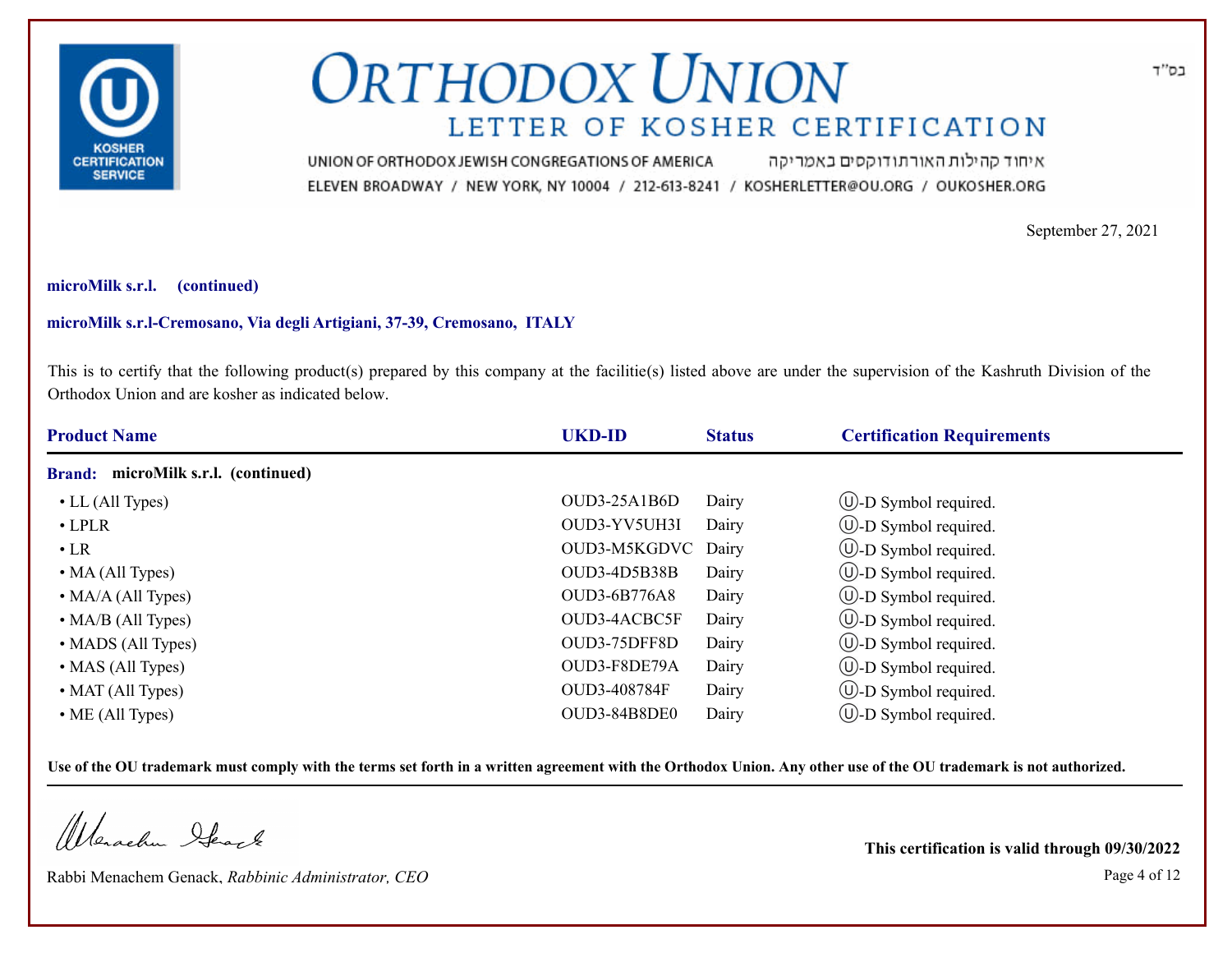

איחוד קהילות האורתודוקסים באמריקה UNION OF ORTHODOX JEWISH CONGREGATIONS OF AMERICA ELEVEN BROADWAY / NEW YORK, NY 10004 / 212-613-8241 / KOSHERLETTER@OU.ORG / OUKOSHER.ORG

September 27, 2021

#### **microMilk s.r.l. (continued)**

## **microMilk s.r.l-Cremosano, Via degli Artigiani, 37-39, Cremosano, ITALY**

This is to certify that the following product(s) prepared by this company at the facilitie(s) listed above are under the supervision of the Kashruth Division of the Orthodox Union and are kosher as indicated below.

| <b>Product Name</b>                 | <b>UKD-ID</b>       | <b>Status</b> | <b>Certification Requirements</b> |  |
|-------------------------------------|---------------------|---------------|-----------------------------------|--|
| Brand: microMilk s.r.l. (continued) |                     |               |                                   |  |
| $\bullet$ ME/A (All Types)          | <b>OUD3-C703F87</b> | Dairy         | $\cup$ -D Symbol required.        |  |
| $\bullet$ ME/B (All Types)          | OUD3-AB996E6        | Dairy         | $\bigcirc$ -D Symbol required.    |  |
| $\bullet$ MES (All Types)           | OUD3-AFF90E8        | Dairy         | $\bigcirc$ -D Symbol required.    |  |
| $\bullet$ MET (All Types)           | OUD3-16735FA        | Dairy         | $\cup$ -D Symbol required.        |  |
| • MICROBIAL LIQUID COAGULANT 750 XL | OUD3-5ZYPMHG        | Dairy         | $\circled{1}$ -D Symbol required. |  |
| • MICROCRIO (All Types)             | OUD3-B949E34        | Dairy         | $\bigcirc$ -D Symbol required.    |  |
| • MICROCRIOA                        | OUD3-F1FRPLT        | Dairy         | $\cup$ -D Symbol required.        |  |
| • MICROCRIOCR/A                     | OUD3-GV5RNIW        | Dairy         | $\cup$ -D Symbol required.        |  |
| • MICROCRIOCR/B                     | OUD3-IURU42P        | Dairy         | $\bigcup$ -D Symbol required.     |  |
| • MICROCRIOLHTB (All Types)         | <b>OUD3-EFAE6EE</b> | Dairy         | $(U)$ -D Symbol required.         |  |

**Use of the OU trademark must comply with the terms set forth in a written agreement with the Orthodox Union. Any other use of the OU trademark is not authorized.**

Werschn Heart

Rabbi Menachem Genack, *Rabbinic Administrator, CEO* Page 5 of 12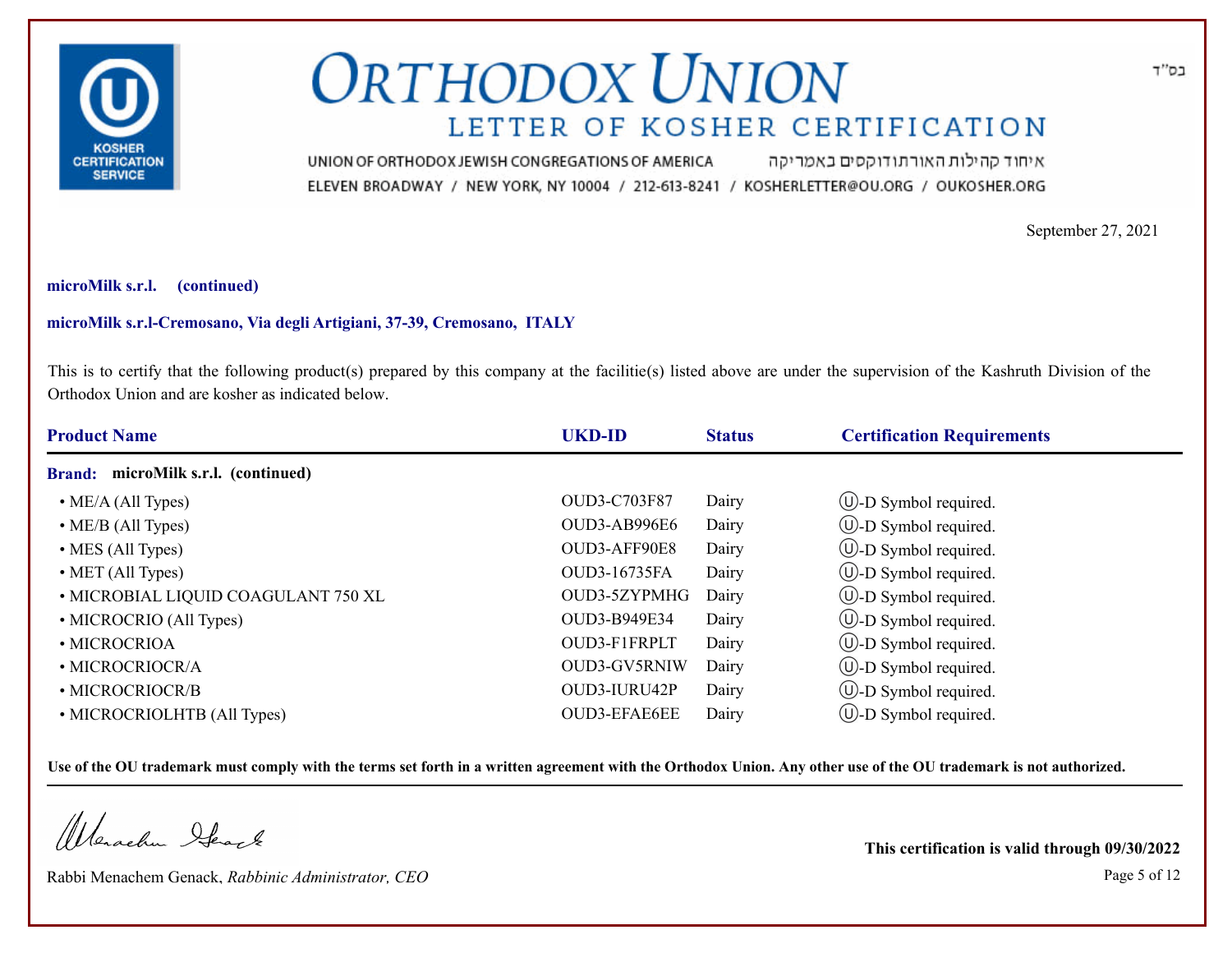

איחוד קהילות האורתודוקסים באמריקה UNION OF ORTHODOX JEWISH CONGREGATIONS OF AMERICA ELEVEN BROADWAY / NEW YORK, NY 10004 / 212-613-8241 / KOSHERLETTER@OU.ORG / OUKOSHER.ORG

September 27, 2021

## **microMilk s.r.l. (continued)**

## **microMilk s.r.l-Cremosano, Via degli Artigiani, 37-39, Cremosano, ITALY**

This is to certify that the following product(s) prepared by this company at the facilitie(s) listed above are under the supervision of the Kashruth Division of the Orthodox Union and are kosher as indicated below.

| <b>Product Name</b>                 | <b>UKD-ID</b>       | <b>Status</b> | <b>Certification Requirements</b> |  |
|-------------------------------------|---------------------|---------------|-----------------------------------|--|
| Brand: microMilk s.r.l. (continued) |                     |               |                                   |  |
| • MICROCRIOLHTBM (All Types)        | OUD3-09CD691        | Dairy         | $\cup$ -D Symbol required.        |  |
| • MICROCRIOMA (All Types)           | <b>OUD3-TCHPXVV</b> | Dairy         | $\bigcirc$ -D Symbol required.    |  |
| • MICROCRIOMO (All Types)           | OUD3-2YL5EOO        | Dairy         | $\cup$ -D Symbol required.        |  |
| · MICROCRIOMOT                      | OUD3-J6YFSLX        | Dairy         | $\cup$ -D Symbol required.        |  |
| • MICROCRIOT (All Types)            | OUD3-6D93DA0        | Dairy         | $\bigcirc$ -D Symbol required.    |  |
| • MICROCRIOTB (All Types)           | OUD3-D773841        | Dairy         | $\bigcirc$ -D Symbol required.    |  |
| • MICROCRIOTBM (All Types)          | OUD3-IRL6KTU        | Dairy         | $\cup$ -D Symbol required.        |  |
| • MICROCRIOTM (All Types)           | OUD3-A7EB44F        | Dairy         | $\cup$ -D Symbol required.        |  |
| • MICROCRIOTX (All Types)           | <b>OUD3-PVTMYEL</b> | Dairy         | $\bigcup$ -D Symbol required.     |  |
| $\bullet$ MO (All Types)            | OUD3-DFDC794        | Dairy         | $\cup$ -D Symbol required.        |  |

**Use of the OU trademark must comply with the terms set forth in a written agreement with the Orthodox Union. Any other use of the OU trademark is not authorized.**

Werachen Ifearle

Rabbi Menachem Genack, *Rabbinic Administrator, CEO* Page 6 of 12

**This certification is valid through 09/30/2022**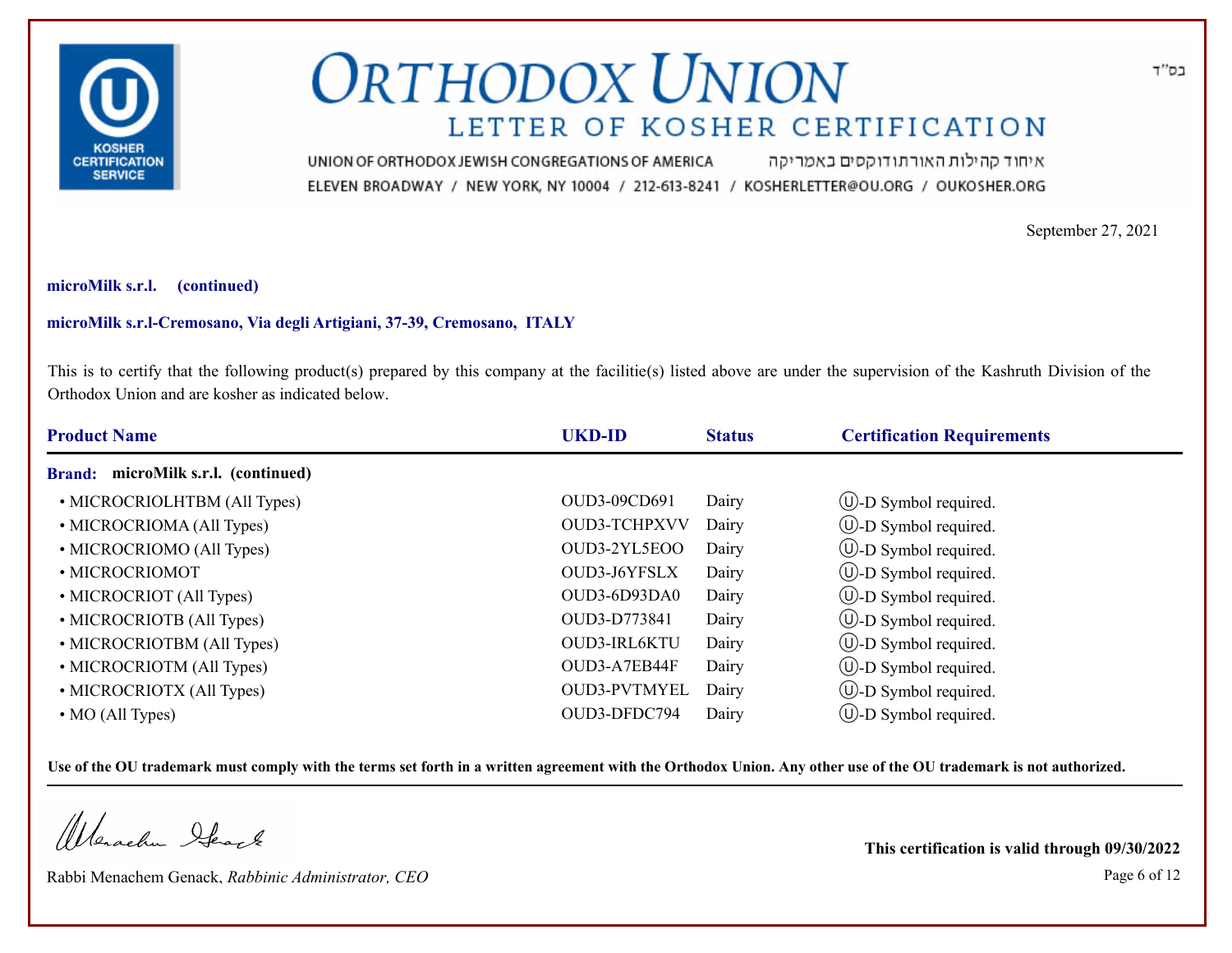

איחוד קהילות האורתודוקסים באמריקה UNION OF ORTHODOX JEWISH CONGREGATIONS OF AMERICA ELEVEN BROADWAY / NEW YORK, NY 10004 / 212-613-8241 / KOSHERLETTER@OU.ORG / OUKOSHER.ORG

September 27, 2021

#### **microMilk s.r.l. (continued)**

## **microMilk s.r.l-Cremosano, Via degli Artigiani, 37-39, Cremosano, ITALY**

This is to certify that the following product(s) prepared by this company at the facilitie(s) listed above are under the supervision of the Kashruth Division of the Orthodox Union and are kosher as indicated below.

| <b>Product Name</b>                           | <b>UKD-ID</b> | <b>Status</b> | <b>Certification Requirements</b> |  |
|-----------------------------------------------|---------------|---------------|-----------------------------------|--|
| microMilk s.r.l. (continued)<br><b>Brand:</b> |               |               |                                   |  |
| • MOS (All Types)                             | OUD3-C2D41DF  | Dairy         | $\cup$ -D Symbol required.        |  |
| • MOT (All Types)                             | OUD3-61DF3B1  | Dairy         | $\cup$ -D Symbol required.        |  |
| • MTB (All Types)                             | OUD3-56418D3  | Dairy         | $\cup$ -D Symbol required.        |  |
| $\cdot$ PC                                    | OUD3-19FD2AC  | Dairy         | $\cup$ -D Symbol required.        |  |
| $\cdot$ PCR                                   | OUD3-B79EC6E  | Dairy         | $\cup$ -D Symbol required.        |  |
| $\cdot$ PCV                                   | OUD3-E66453D  | Dairy         | $\circled{1}$ -D Symbol required. |  |
| • PMS (All Types)                             | OUD3-58CB7AC  | Dairy         | $\cup$ -D Symbol required.        |  |
| $\cdot$ PR                                    | OUD3-SCWZZ7Q  | Dairy         | $\cup$ -D Symbol required.        |  |
| $\bullet$ T (All Types)                       | OUD3-C512314  | Dairy         | $\cup$ -D Symbol required.        |  |
| $\cdot$ TB (All Types)                        | OUD3-88C7266  | Dairy         | $(U)$ -D Symbol required.         |  |

**Use of the OU trademark must comply with the terms set forth in a written agreement with the Orthodox Union. Any other use of the OU trademark is not authorized.**

Werachen Ifearle

Rabbi Menachem Genack, *Rabbinic Administrator, CEO* Page 7 of 12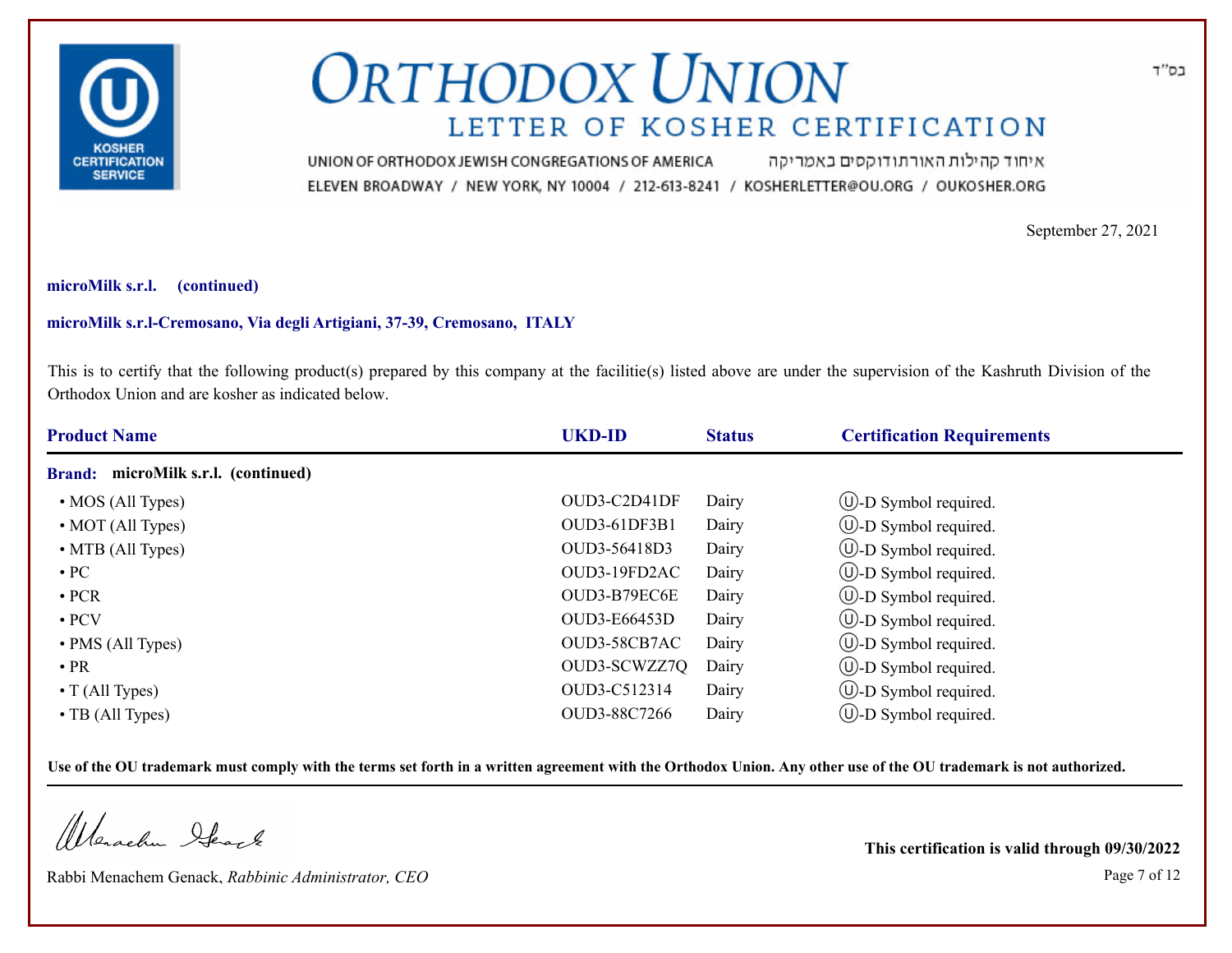

איחוד קהילות האורתודוקסים באמריקה UNION OF ORTHODOX JEWISH CONGREGATIONS OF AMERICA ELEVEN BROADWAY / NEW YORK, NY 10004 / 212-613-8241 / KOSHERLETTER@OU.ORG / OUKOSHER.ORG

September 27, 2021

#### **microMilk s.r.l. (continued)**

## **microMilk s.r.l-Cremosano, Via degli Artigiani, 37-39, Cremosano, ITALY**

This is to certify that the following product(s) prepared by this company at the facilitie(s) listed above are under the supervision of the Kashruth Division of the Orthodox Union and are kosher as indicated below.

| <b>Product Name</b>                           | <b>UKD-ID</b>       | <b>Status</b> | <b>Certification Requirements</b> |  |
|-----------------------------------------------|---------------------|---------------|-----------------------------------|--|
| microMilk s.r.l. (continued)<br><b>Brand:</b> |                     |               |                                   |  |
| $\bullet$ TB/A (All Types)                    | OUD3-AE6C8C1        | Dairy         | $\cup$ -D Symbol required.        |  |
| $\cdot$ TB/B (All Types)                      | OUD3-3FE9A39        | Dairy         | $\cup$ -D Symbol required.        |  |
| • TBK (All Types)                             | <b>OUD3-38F528C</b> | Dairy         | $\cup$ -D Symbol required.        |  |
| $\cdot$ TBL (All Types)                       | OUD3-0DCD836        | Dairy         | $\cup$ -D Symbol required.        |  |
| $\cdot$ TBM (All Types)                       | OUD3-A95D81B        | Dairy         | $\cup$ -D Symbol required.        |  |
| $\cdot$ TBM/B (All Types)                     | OUD3-NTY7VHC        | Dairy         | $\bigcup$ -D Symbol required.     |  |
| $\cdot$ TBME (All Types)                      | OUD3-CC9DBC4        | Dairy         | $\cup$ -D Symbol required.        |  |
| • TBS (All Types)                             | OUD3-58E5124        | Dairy         | $\cup$ -D Symbol required.        |  |
| $\bullet$ TL (All Types)                      | OUD3-F8B2DE0        | Dairy         | $\cup$ -D Symbol required.        |  |
| • TM (All Types)                              | OUD3-957232A        | Dairy         | $\bigcup$ -D Symbol required.     |  |

**Use of the OU trademark must comply with the terms set forth in a written agreement with the Orthodox Union. Any other use of the OU trademark is not authorized.**

Werachen Ifearle

Rabbi Menachem Genack, *Rabbinic Administrator, CEO* Page 8 of 12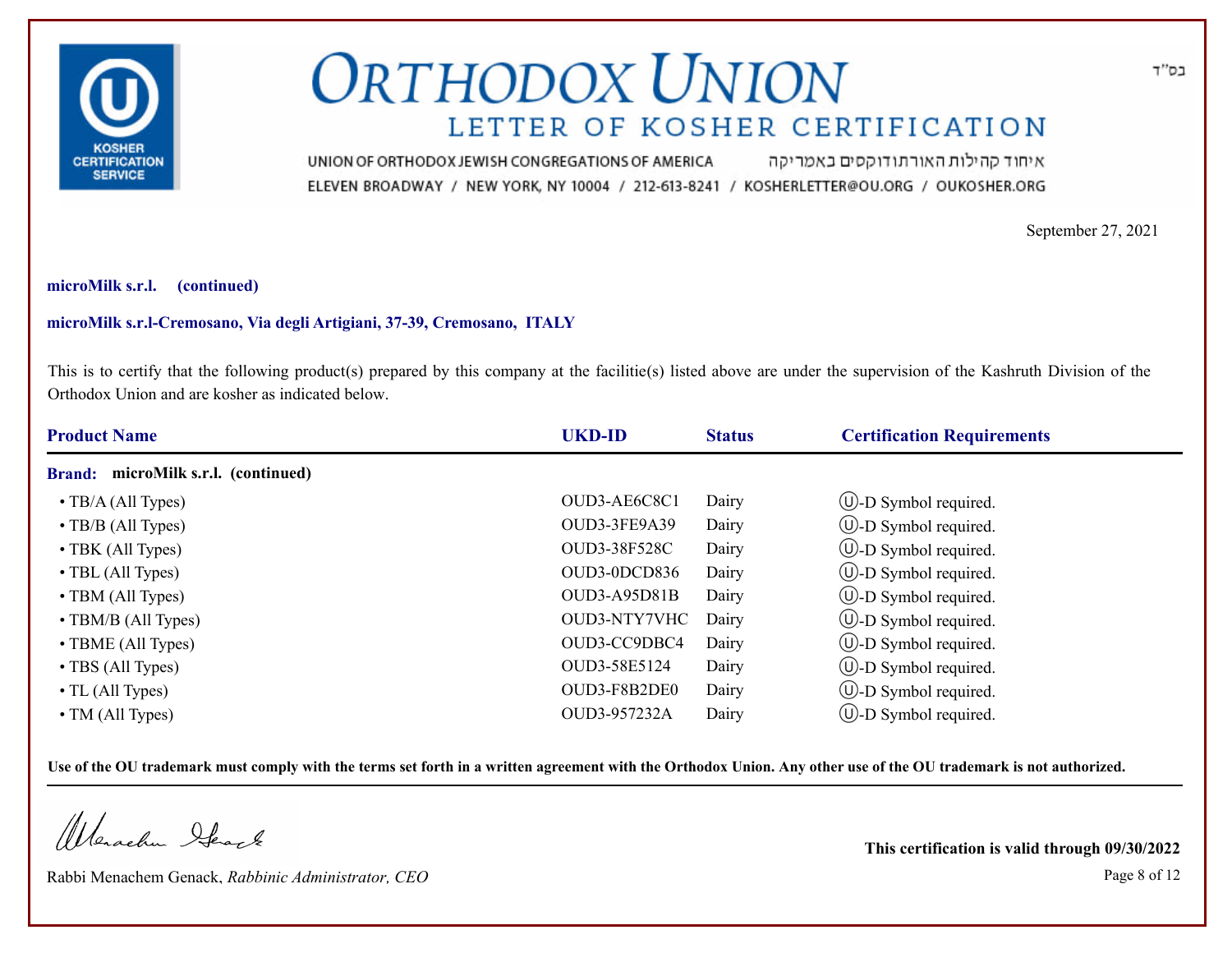

איחוד קהילות האורתודוקסים באמריקה UNION OF ORTHODOX JEWISH CONGREGATIONS OF AMERICA ELEVEN BROADWAY / NEW YORK, NY 10004 / 212-613-8241 / KOSHERLETTER@OU.ORG / OUKOSHER.ORG

September 27, 2021

## **microMilk s.r.l. (continued)**

## **microMilk s.r.l-Cremosano, Via degli Artigiani, 37-39, Cremosano, ITALY**

This is to certify that the following product(s) prepared by this company at the facilitie(s) listed above are under the supervision of the Kashruth Division of the Orthodox Union and are kosher as indicated below.

| <b>Product Name</b>                           | <b>UKD-ID</b>       | <b>Status</b> | <b>Certification Requirements</b> |  |
|-----------------------------------------------|---------------------|---------------|-----------------------------------|--|
| microMilk s.r.l. (continued)<br><b>Brand:</b> |                     |               |                                   |  |
| $\bullet$ TM/A (All Types)                    | OUD3-ABE7454        | Dairy         | $\cup$ -D Symbol required.        |  |
| $\bullet$ TME (All Types)                     | OUD3-75A504C        | Dairy         | $\cup$ -D Symbol required.        |  |
| • TMLH (All Types)                            | <b>OUD3-F253E10</b> | Dairy         | $\cup$ -D Symbol required.        |  |
| $\bullet$ TMZ (All Types)                     | OUD3-D91046E        | Dairy         | $\cup$ -D Symbol required.        |  |
| $\cdot$ TS (All Types)                        | OUD3-4DCAF21        | Dairy         | $\cup$ -D Symbol required.        |  |
| $\bullet$ TW (All Types)                      | OUD3-7B96FFE        | Dairy         | $\bigcup$ -D Symbol required.     |  |
| $\bullet$ TX (All Types)                      | OUD3-F8A81AB        | Dairy         | $\cup$ -D Symbol required.        |  |
| $\bullet$ TX/A (All Types)                    | OUD3-65F449F        | Dairy         | $\cup$ -D Symbol required.        |  |
| $\bullet$ TX/B (All Types)                    | <b>OUD3-36A00F5</b> | Dairy         | $\cup$ -D Symbol required.        |  |
| $\bullet$ TZ (All Types)                      | OUD3-A86E48F        | Dairy         | $\bigcup$ -D Symbol required.     |  |

**Use of the OU trademark must comply with the terms set forth in a written agreement with the Orthodox Union. Any other use of the OU trademark is not authorized.**

Werachen Ifearle

Rabbi Menachem Genack, *Rabbinic Administrator, CEO* Page 9 of 12

**This certification is valid through 09/30/2022**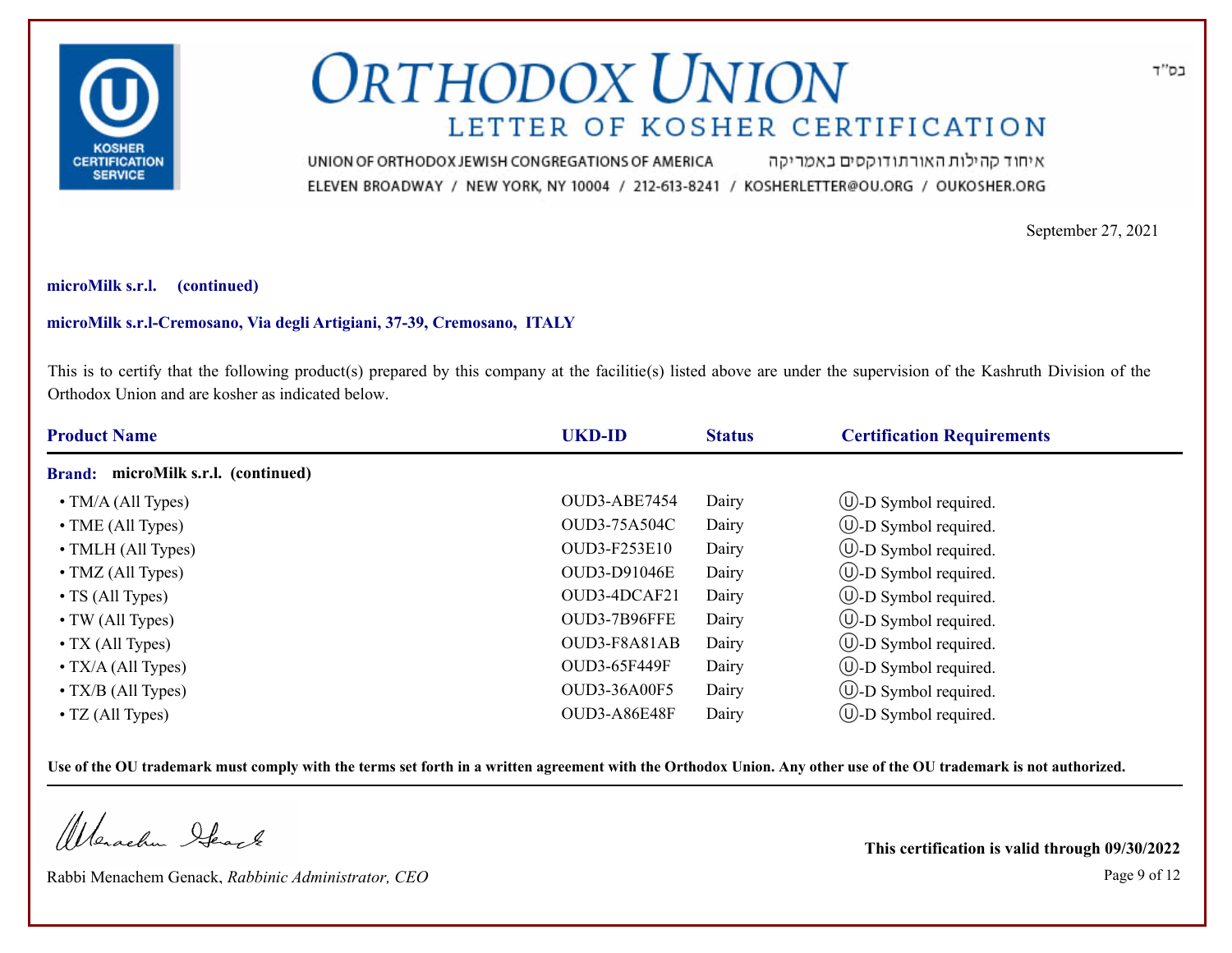

איחוד קהילות האורתודוקסים באמריקה UNION OF ORTHODOX JEWISH CONGREGATIONS OF AMERICA ELEVEN BROADWAY / NEW YORK, NY 10004 / 212-613-8241 / KOSHERLETTER@OU.ORG / OUKOSHER.ORG

September 27, 2021

## **microMilk s.r.l. (continued)**

## **microMilk s.r.l-Cremosano, Via degli Artigiani, 37-39, Cremosano, ITALY**

This is to certify that the following product(s) prepared by this company at the facilitie(s) listed above are under the supervision of the Kashruth Division of the Orthodox Union and are kosher as indicated below.

| <b>Product Name</b>                           | <b>UKD-ID</b>       | <b>Status</b> | <b>Certification Requirements</b> |  |
|-----------------------------------------------|---------------------|---------------|-----------------------------------|--|
| microMilk s.r.l. (continued)<br><b>Brand:</b> |                     |               |                                   |  |
| $\bullet$ Y (All Types)                       | <b>OUD3-C85108F</b> | Dairy         | $\cup$ -D Symbol required.        |  |
| $\cdot$ Y100 (All Types)                      | OUD3-BCF7165        | Dairy         | $\cup$ -D Symbol required.        |  |
| $\cdot$ Y200 (All Types)                      | OUD3-B064048        | Dairy         | $\cup$ -D Symbol required.        |  |
| $\cdot$ Y300 (All Types)                      | OUD3-11C7B56        | Dairy         | $\cup$ -D Symbol required.        |  |
| $\cdot$ Y400 (All Types)                      | OUD3-RCFE0TO        | Dairy         | $\cup$ -D Symbol required.        |  |
| $\cdot$ Y500 (All Types)                      | OUD3-EF2A20A        | Dairy         | $\circled{1}$ -D Symbol required. |  |
| $\cdot$ Y600 (All Types)                      | OUD3-5864F65        | Dairy         | $\cup$ -D Symbol required.        |  |
| $\cdot$ Y700 (All Types)                      | <b>OUD3-IA1WSFI</b> | Dairy         | $\cup$ -D Symbol required.        |  |
| $\cdot$ Y900/F (All Types)                    | OUD3-7C670AB        | Dairy         | $\cup$ -D Symbol required.        |  |
| $\bullet$ YA (All Types)                      | OUD3-5DA7BD4        | Dairy         | $\bigcup$ -D Symbol required.     |  |

**Use of the OU trademark must comply with the terms set forth in a written agreement with the Orthodox Union. Any other use of the OU trademark is not authorized.**

Werachen Ifearle

Rabbi Menachem Genack, *Rabbinic Administrator, CEO* Page 10 of 12

**This certification is valid through 09/30/2022**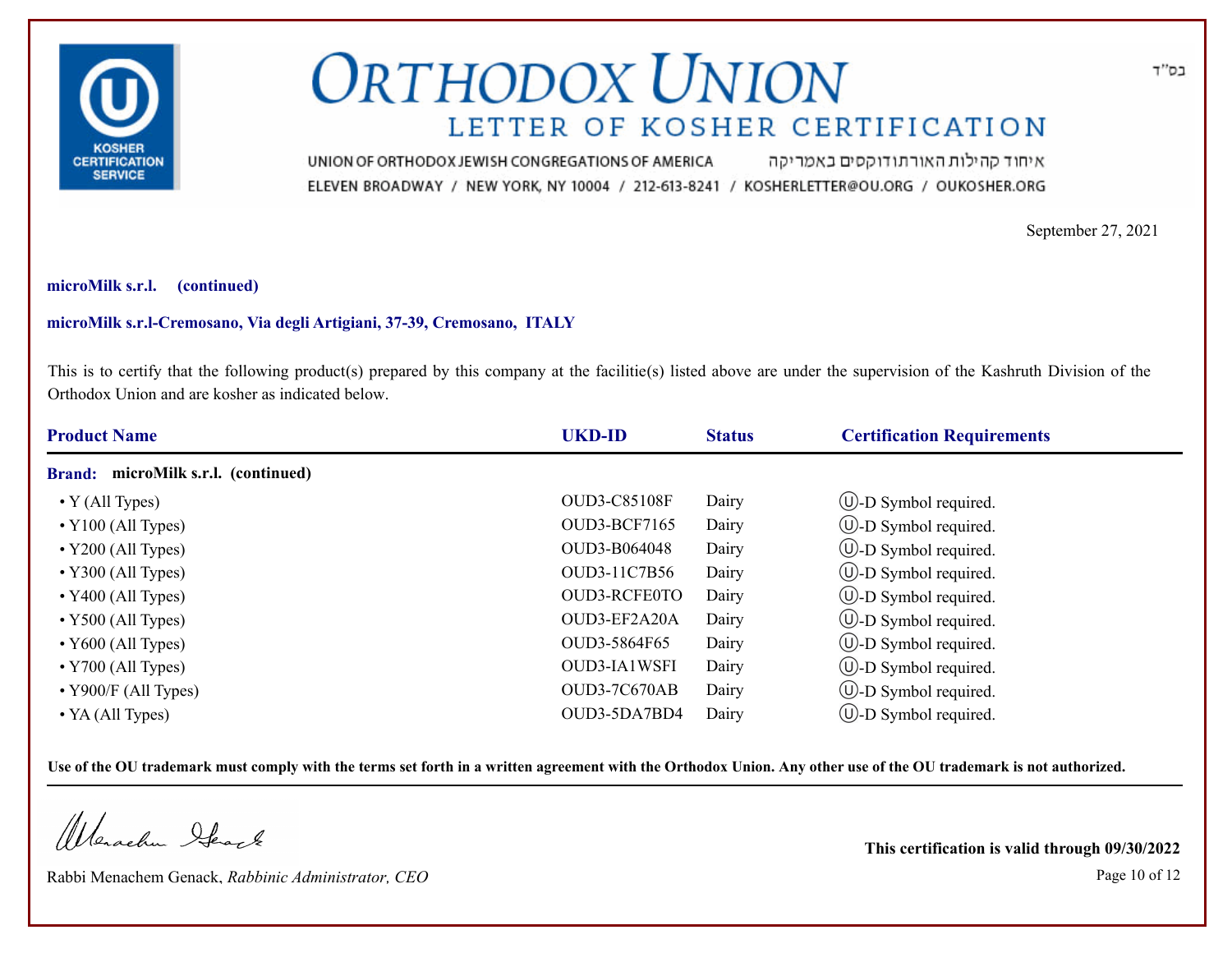

איחוד קהילות האורתודוקסים באמריקה UNION OF ORTHODOX JEWISH CONGREGATIONS OF AMERICA ELEVEN BROADWAY / NEW YORK, NY 10004 / 212-613-8241 / KOSHERLETTER@OU.ORG / OUKOSHER.ORG

September 27, 2021

## **microMilk s.r.l. (continued)**

## **microMilk s.r.l-Cremosano, Via degli Artigiani, 37-39, Cremosano, ITALY**

This is to certify that the following product(s) prepared by this company at the facilitie(s) listed above are under the supervision of the Kashruth Division of the Orthodox Union and are kosher as indicated below.

| <b>Product Name</b>                 | <b>UKD-ID</b>       | <b>Status</b> | <b>Certification Requirements</b> |  |
|-------------------------------------|---------------------|---------------|-----------------------------------|--|
| Brand: microMilk s.r.l. (continued) |                     |               |                                   |  |
| $\cdot$ YB (All Types)              | OUD3-AB20E74        | Dairy         | $\cup$ -D Symbol required.        |  |
| $\bullet$ YB/A (All Types)          | OUD3-7B62B9A        | Dairy         | $\cup$ -D Symbol required.        |  |
| $\bullet$ YB/B (All Types)          | OUD3-366C29D        | Dairy         | $\cup$ -D Symbol required.        |  |
| $\bullet$ YB/C (All Types)          | OUD3-9CBCC8B        | Dairy         | $\cup$ -D Symbol required.        |  |
| $\cdot$ YB/D (All Types)            | <b>OUD3-65B77C8</b> | Dairy         | $\bigcirc$ -D Symbol required.    |  |
| $\cdot$ YB/DS (All Types)           | OUD3-EDD1DC9        | Dairy         | $\cup$ -D Symbol required.        |  |
| $\bullet$ YB/F (All Types)          | OUD3-FDE02D6        | Dairy         | $\cup$ -D Symbol required.        |  |
| $\bullet$ YC (All Types)            | OUD3-E56A76E        | Dairy         | $\cup$ -D Symbol required.        |  |
| $\bullet$ YG (All Types)            | OUD3-ZQETBZM        | Dairy         | $\cup$ -D Symbol required.        |  |
| $\cdot$ YL (All Types)              | OUD3-EN4FKOV        | Dairy         | $\bigcup$ -D Symbol required.     |  |

**Use of the OU trademark must comply with the terms set forth in a written agreement with the Orthodox Union. Any other use of the OU trademark is not authorized.**

Werschn Heart

Rabbi Menachem Genack, *Rabbinic Administrator, CEO* Page 11 of 12